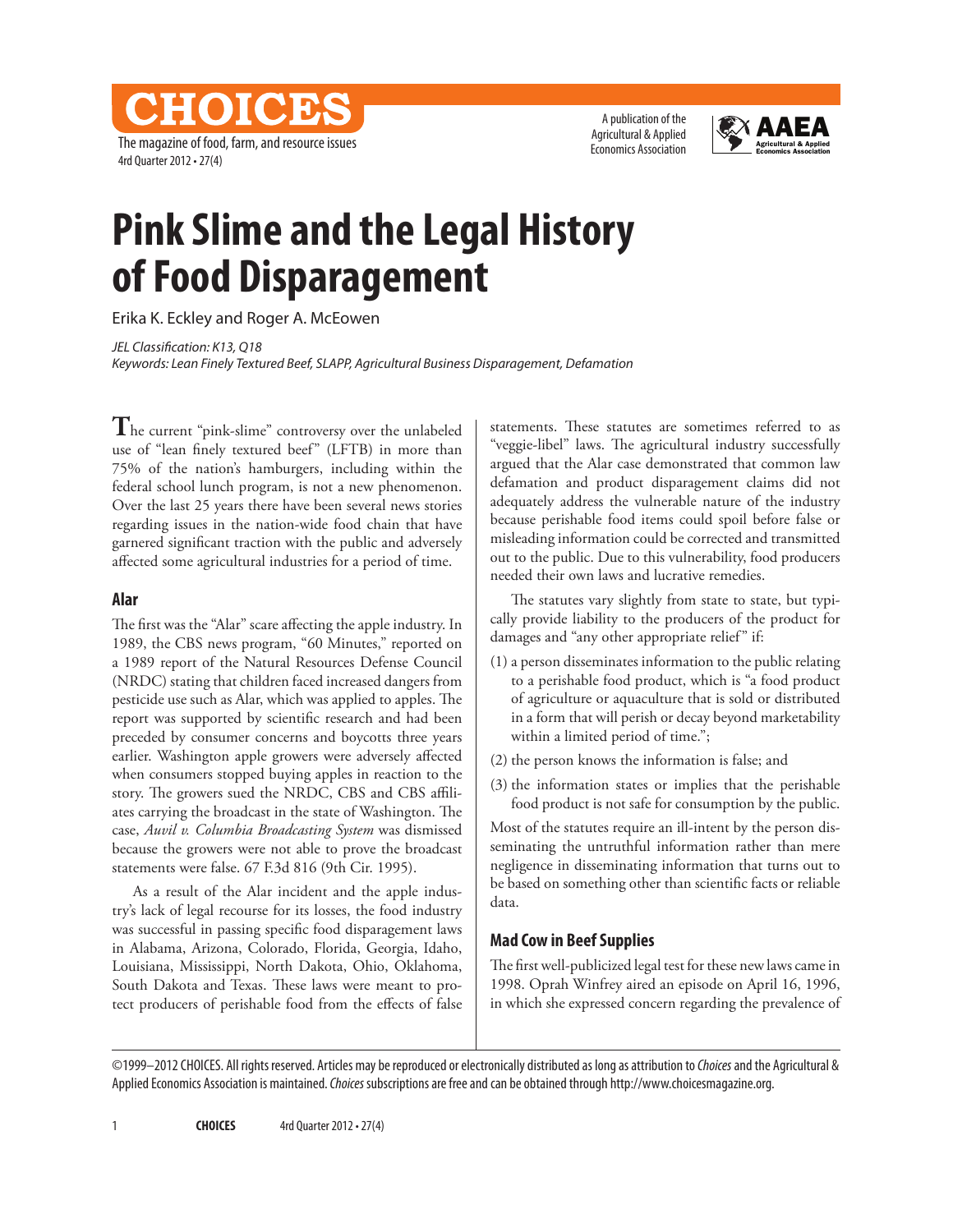bovine spongiform encephalopathy (BSE) or "mad cow disease" in the United States. Ms. Winfrey was sued by a cattle producer in Texas under the new food disparagement law in the case *Texas Beef Group v. Winfrey*. 11 F. Supp. 2d 858 (N.D. Tex. 1998). Of concern were several statements made during the show, including "this disease could make AIDS look like the common cold"; "14% of all cows are ground up, turned into feed and fed back to other animals", and Ms. Winfrey's comment that "it has just stopped me cold from eating another burger."

Following the broadcast, April live cattle futures contracts on the Chicago Mercantile Exchange dropped the then daily allowable limit of \$1.50 per hundred pounds. Cash prices for fed cattle also dropped during the two weeks following the airing of the show. The case was not actually tried under Texas' food disparagement law because the court granted the defendants' judgment as a matter of law on all claims except the business disparagement claim.

In deciding whether a claim had been presented on Texas' food disparagement law, the court held that fed cattle are not "perishable" and their product was not a food product that would perish or decay beyond marketability within a limited period of time as required under the state's law. The court also held that the plaintiffs failed to prove false statements were made or that the defendants knew the statements were false during the broadcast, which was another requirement for recovery under the law. The remaining claim for business disparagement was decided by a jury in Ms. Winfrey's favor because there was no proof the statements were made deliberately and with malice.

The common law action for business disparagement generally requires the plaintiff to prove:

(1) the statement was communicated or published to a third person;

- (2) the statement played a material and substantial part in inducing others not to deal with the plaintiff;
- (3) the statement was false; and
- (4) the defendant acted with wrongful intent or malice.

Some courts also require proof that the publication of the statement caused harm, that the harm was intended or that the defendant knew the statement was false but published the statement in reckless disregard of its truth or falsity.

The district court's decision that the beef producers could not prove their food disparagement claim was appealed to the Fifth Circuit Court of Appeals. The district court's opinion was affirmed because of the lack of proof of any false statements, but the court declined to review the issue of whether live cattle were perishable as defined by the statute. A concurring opinion argued the food disparagement law was meant to provide protection for cattle farmers and ranchers as well as producers of food items like apples. The judge noted that cattle begin to diminish in value once they have passed their marketable weight and the claim should have been remanded for trial to determine whether the plaintiff could prove the cattle's value decayed "beyond marketability." The judge noted that the law meant to distinguish between perishable products and "highly processed foods."

### **Lean Finely Textured Beef**

The public outcry against LFTB was fierce, but not immediate. On December 30, 2009, the *New York Times* ran an article in which the process, safety issues, and prevalence of LFTB in the food supply were raised. The article relied on email communications from Gerald Zirnstein, a former United States Department of Agriculture scientist whose opinion was that the approval process was flawed. Mr.

Zirnstein's internal emails were obtained via a Freedom of Information Act request. One of Mr. Zirnstein's emails is from where the term "pink slime" originated. There was little public outcry from the article.

On April 12, 2011, a national celebrity-chef Jamie Oliver ran a segment in which he replicated his imagined version of the processing of LFTB using common household items, including a washing machine and a bottle of ammonia. Mr. Oliver's primary purpose was to educate viewers that LFTB was prevalent in the school lunch program, which was the general topic of his network show. In February 2012, McDonald's, Taco Bell, and Burger King announced they would no longer use LFTB in their products.

Following an announcement that a large quantity of LFTB was purchased for school lunches, a petition on the on-line website "Change.org" was posted on March 6, 2012 and garnered more than 250,000 signatures of support in three weeks. On March 7, 2012, ABC News reported that 70% of the ground beef in supermarkets contained LFTB. On March 15, 2012, the USDA affirmed the safety of LFTB, but allowed each school lunch program to decide whether it would allow LFTB to be used. Throughout the remainder of March 2012, nation-wide supermarket chains announced that they would discontinue selling products containing LFTB or provide labeled options for consumers. By the end of March, Beef Products, Inc. (BPI), the largest producer of LFTB suspended operations at three of its four locations. Beef packers were also experiencing significant financial losses from the controversy.

By the end of March, governors from beef producing states joined with Secretary of Agriculture Thomas Vilsack to calm the public and assure the safety of the product. By the first part of April, the USDA had approved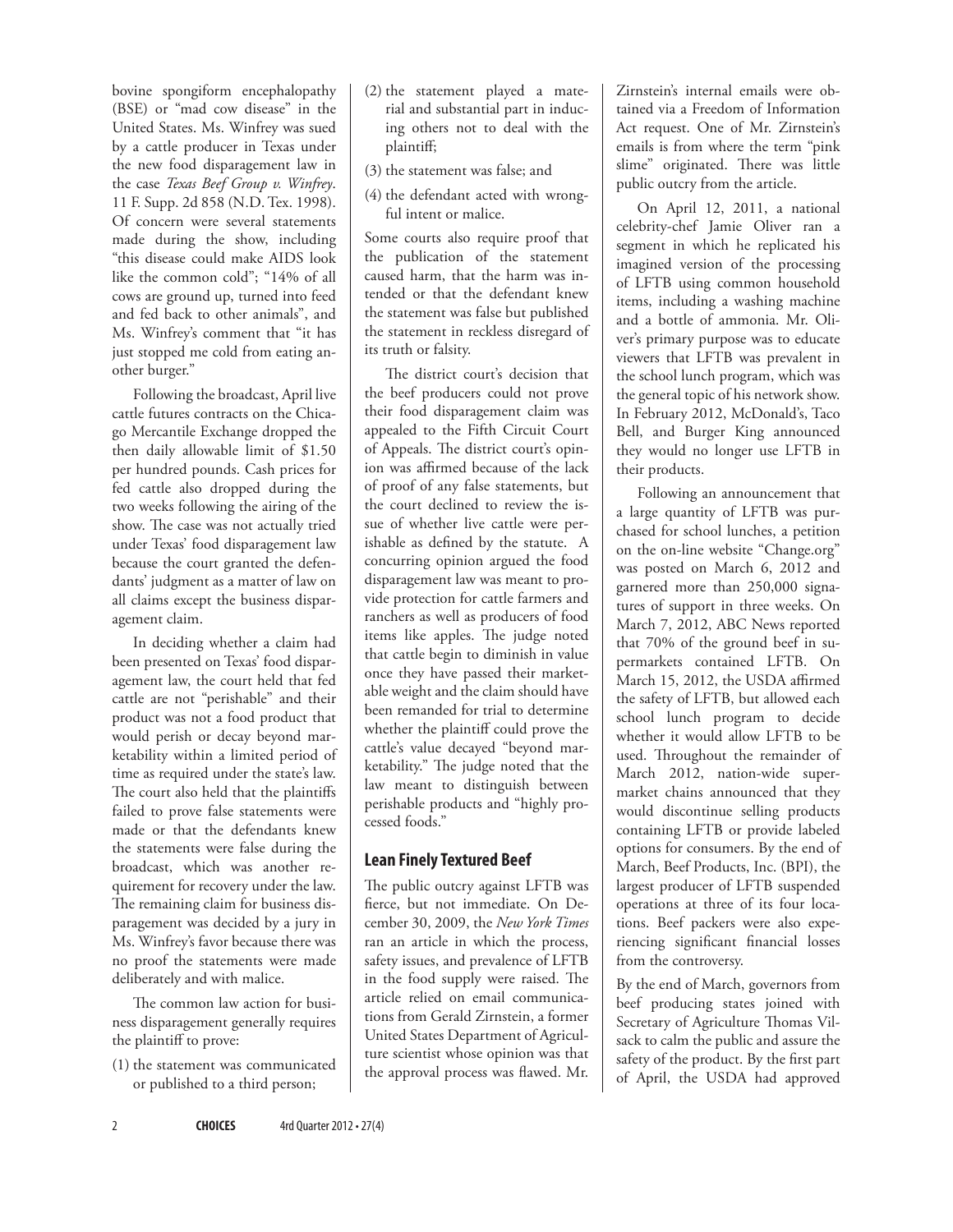requests to voluntarily label products containing LFTB. Further, a survey was released on April 5, 2012, finding 88% of U.S. adults were aware of LFTB and 76% expressed some concern with the product.

#### **Current Lawsuit**

On September 13, 2012, Beef Products, Inc. sued ABC News, broadcast newscasters, former USDA scientists, and a former BPI executive turned whistle-blower in a 263 page petition. In the case titled, *Beef Products, Inc. v. American Broadcasting Companies, Inc.*, BPI makes defamation, product disparagement, defamation by false implications, defamation by implication, product disparagement by implication, violation of South Dakota's Agricultural Food Products Disparagement Act, S.D.C.L. § 20-10A-1 *et seq.,* and tortious interference with business relations claims. Damages sought, according to the petition, are actual damages of \$400 million, treble damages and punitive damages. News reports have pegged the claimed damages at \$1.2 billion. On October 24, 2012, the defendants moved to transfer the state case to federal court based on diversity jurisdiction. The defendants promptly filed a motion in federal court to dismiss the lawsuit. There has not yet been any ruling on the motion to dismiss.

# **Common Law Claims for Defamation, Product Disparagement, and Tortious Interference with Business**

BPI claims the ABC News broadcast in which it was reported that 70% of the ground beef in grocery stores contained LFTB caused consumers to demand that grocery stores stop carrying ground beef in which LFTB was present and for which they had no knowledge of its presence. As a result of the public's knowledge of the use LFTB, most national grocery chains refused to sell the product or sell it without labeling it. BPI also claims the news reports caused significant financial harm to the company and caused the layoff of more than 650 employees in three factories that were forced to shut down due to the decrease in demand.

In order to succeed on their defamation claims, BPI will have to show that the information reported was actually false, was not an opinion, and that there was actual knowledge of the falsity. In addition, BPI may have to show that there was ill intent on the part of the news organization to do harm. BPI's petition alleges that ill motive and that the news organization knew its stories were false can be proven by the fact that BPI and industry representatives sent letters and public relations videos, fact sheets, and articles to the defendants that the defendants ignored. In reviewing a motion to dismiss, the court will review the petition and consider all allegations made by BPI as true. Only if the stated allegations fail to prove all elements of the claim will the court dismiss the claim. Courts do not often dismiss cases at this early stage, so it is possible that one or more of these claims could survive the initial motion to dismiss if the judge decides the petition sufficiently alleges statements provided by the news organization lack truthfulness and the news organization was aware it was presenting untruthful information.

In the *Winfrey* case, the court did not dismiss the food disparagement, negligence, or defamation claims until after all evidence discovery had been completed. The allegations and statements within the news reports, however, appear to fall somewhere between the Alar case in which there was a scientific report and years of controversy prior to the report and

the *Winfrey* case in which a lot of the "defamatory" statements complained of appeared to be a little sensational and more like stated opinions rather than facts. One or more of these claims will likely be BPI's best chance for overcoming a motion to dismiss the case and possibly summary judgment.

## **South Dakota's Food Disparagement Law**

South Dakota's food disparagement statute contains many similar elements that must be proven by BPI. BPI will likely face an uphill battle on proving some of these elements.

The first problem for BPI is similar to the one faced by the cattleman in the district court in Texas. It must prove it produces an "agricultural food product," as defined by South Dakota's law, S.D.C.L. § 20-10A, defining it as a food product sold or distributed in a form that will "perish" or "decay beyond marketability" within a period of time.

BPI's own petition describes the process by which LFTB is produced. The refrigerated beef trimmings are heated to 105 degrees, spun through two centrifuges where the lean meat is separated from the fat, the lean meat is then treated with ammonia gas, and the final product is flash-frozen as it runs through the systems and machinery designed by BPI. In the *Winfrey* case, the Texas district court held that live fed cattle were not agricultural food products because they were not perishable or had not decayed beyond marketability. If the South Dakota district court considers this issue in reviewing the state food disparagement claim, there is debate as to how the court will classify a heated, processed, and flashfrozen product run through a series of systems and machinery. Whether the product is perishable or subject to decay beyond marketability within a short period of time, as required by the statute, is certainly a question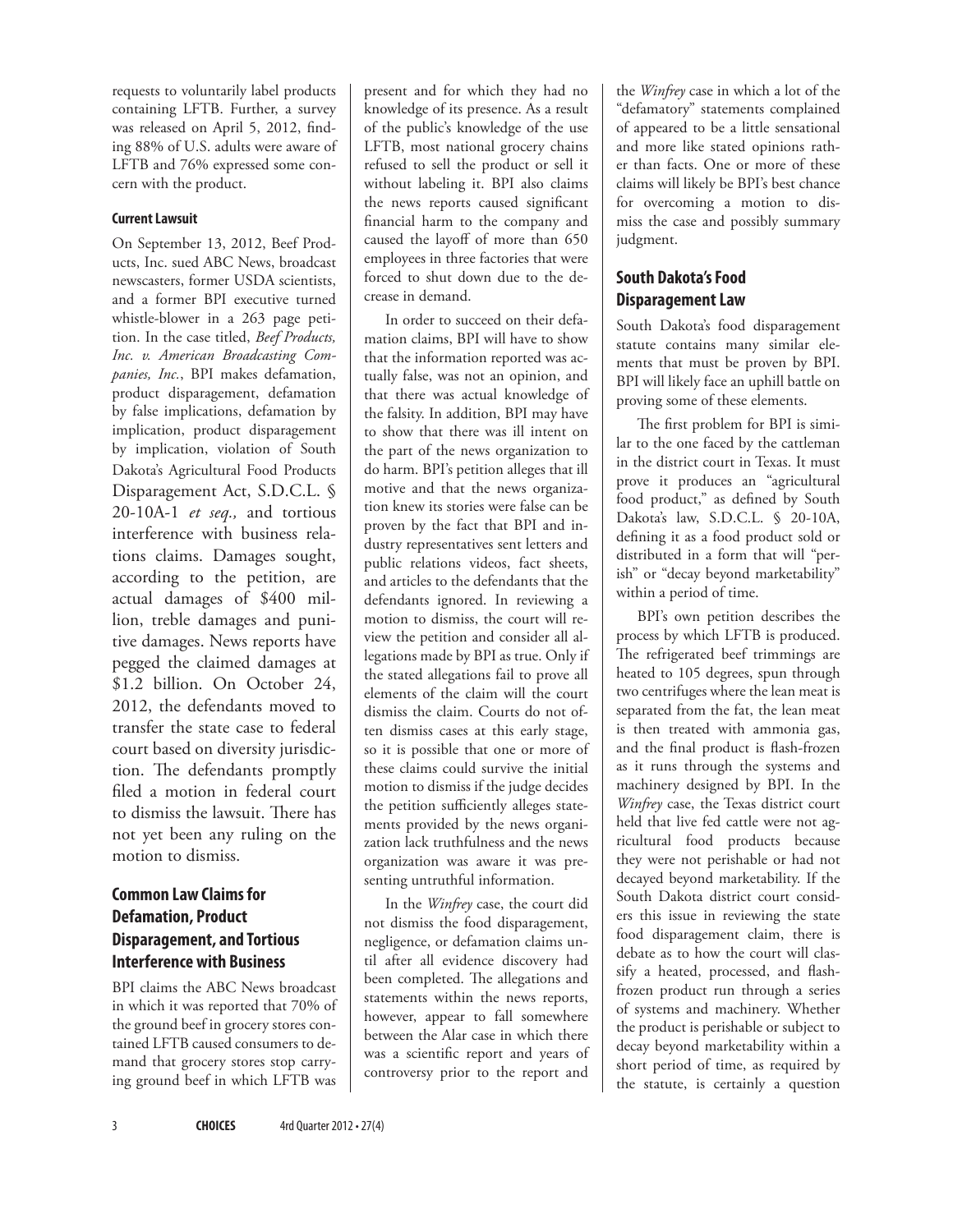both sides can vigorously argue. The court, however, may do well to avoid deciding this issue altogether and focus, instead on the statements made by the defendants.

The second big obstacle for BPI is whether ABC News and the remaining defendants disparaged LFTB, as defined by the statute. The statute requires that the defendants knew the information they reported was false and that they stated or implied that an agricultural food product is not safe for consumption by the public. Further, in order to recover treble damages, BPI must show that the defendants had an intention to harm BPI when they disparaged the product. In the *Winfrey* case, the Fifth Circuit held that the facts of that particular lawsuit showed that there was no proof of false statements or knowledge of false statements.

Also, BPI's claims arise out of the loss of revenue it incurred when the demand for its product dropped. Whether the demand dropped due to public concerns regarding the safety of the product or due to the public's disgust with the idea of the product and the lack of transparency of its widespread use throughout the food industry may generate an interesting question. In *Winfrey*, the issue was clearly the safety of the beef supply, but for BPI it must demonstrate that the decrease in demand for its product was caused by reports regarding the safety of the product rather than a lack of public knowledge of how LFTB is produced and a lack of labeling. BPI may not be able to prove that the statements implied LFTB was unsafe, as required under the law.

There is little legal precedent interpreting food disparagement laws. In the BPI case, it is possible the court could conclude that LFTB is not an agricultural food product that falls within the protections of the statute. But, it seems more likely the court will follow the guidance of the Fifth Circuit and decide the issue on the lack of knowledge by the defendants regarding the falsity of the statements. With the previously published accounts of LFTB by the *New York Times* and the primary issue raised by the news reports being the prevalence of the product in the food system without the public's knowledge, it seems most likely the court will be able to make this determination alone.

#### **First Amendment Issues**

The First Amendment of the United States Constitution promises that "Congress shall make no law... abridging the freedom of speech, or of the press..." This amendment applies to states through the Fourteenth Amendment. In the *Winfrey* case, the district court held that the subject of the speech, which was the safety of the United States' beef supply, was an issue of legitimate public concern, so the court reviewed the speech under the strictest standards in evaluating First Amendment protections of speech.

One of the most widely debated concerns with food product disparagement and defamation claims against news reports of food is the concern that the lawsuits are brought to chill speech and are violative of news organizations' and individuals' first amendment rights. South Dakota's food disparagement law requires BPI prove the defendants knew the information was false, which is similar to the Texas statute at issue in the *Winfrey* case.

Some online accounts have classified this lawsuit as a "SLAPP" suit. SLAPP stands for a strategic lawsuit against public participation. SLAPP lawsuits are not brought by plaintiffs with an expectation to win the suit, but are meant to intimidate criticism of their product, company, or political view either through the legal process itself or the mounting costs of litigating the long and complicated claims.The most common claims are

typically defamation, business interference, and conspiracy, which can be difficult to defend as these generally engender many factual questions which are not resolved in pre-trial motions. Several states have enacted statutes to protect against these types of abusive lawsuits, but South Dakota does not have any statutory protections against SLAPP.

Whether a lawsuit is actually a SLAPP suit is a question of fact for the judge or jury to decide, but without any statute to apply in the current case, this determination will not be made. It is important to note, however, that with the passage of food disparagement laws and others, such as laws that make it illegal to videotape an animal producer's operation recently enacted in some states, the agricultural industry is not afraid to bring suit against news reports that adversely affect their business. The cost to media and other organizations in defending these suits could begin to have a stifling effect, if these types of lawsuits become more commonplace.

# **Future of Pink Slime Litigation**

Despite several instances prior to Spring 2012, the pink slime debate did not gain traction in the media or with the public until ABC News covered the process and its largely unknown prevalence in the United States' ground beef supply. While the public outrage seems to have died down for the time being, the legal process is just beginning. Previous cases arising out of food disparagement claims have not been successful for the parties that brought the suit. It is unlikely there will be a much different outcome in this lawsuit. The debate as to whether BPI's product will forever be "pink slime" is in the lawyer's hands now.